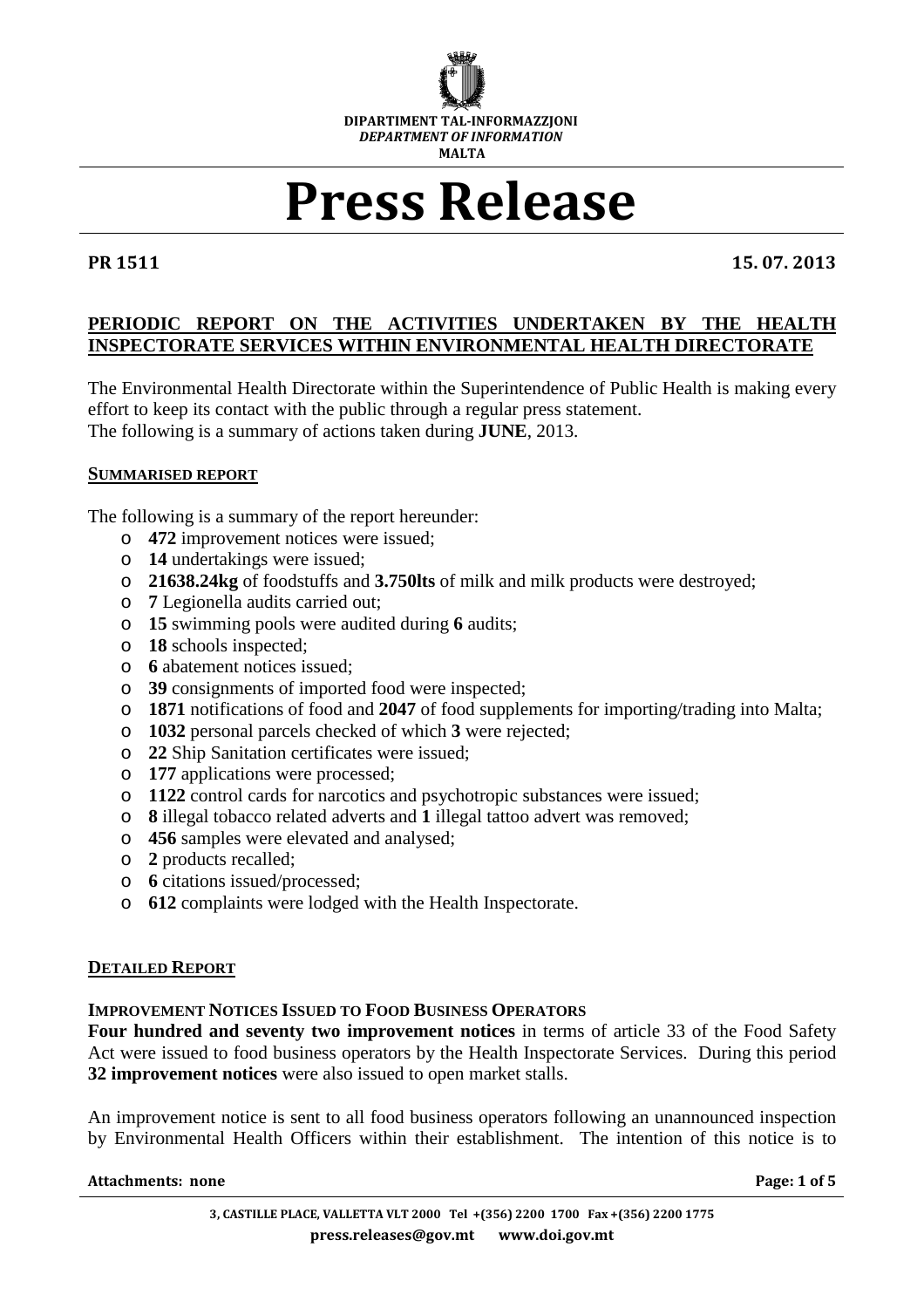inform food operators about deficiencies noted in their establishments while the operator is given a specific deadline in order to rectify these deficiencies. Though the seriousness of deficiencies might vary, legal action is initiated when major deficiencies are noted.

# **UNDERTAKINGS**

**14 undertakings** were entered into by the Health Inspectorate, and concerned several food and environmental health related issues.

Undertakings are legal agreements between the operators and the Health Authority specifying deadlines by which deficiencies in their premises should be remedied in compliance with standing legislation. Failure to abide with the agreed deadlines results in Court proceedings being initiated.

# **DESTRUCTION OF FOOD**

The amount of **foodstuffs** destroyed by the Health Inspectorate was **21638.24kgs and 3.75lts of milk and milk products.**

These foodstuffs included:

|           | <b>Sultanas</b>           | $20.6$ kg   |
|-----------|---------------------------|-------------|
| $\bullet$ | Baby food                 | $0.8$ kg    |
| $\bullet$ | Confectionery items       | 258.41kg    |
| $\bullet$ | Meat and poultry products | 5716.10 kg  |
| $\bullet$ | Frozen vegetables         | 1648.35 kg  |
|           | <b>Sauces</b>             | 117.60 kg   |
|           | Delicatessen              | $0.460$ kg  |
| $\bullet$ | Frozen bakery             | 13626.32 kg |
| $\bullet$ | Yogurt drinks             | 249.60 kg   |

# **LEGIONELLA AUDITS AND POOL INSPECTIONS**

**Seven audits** at Hotels, and other similar premises to ascertain compliance with Control of Legionella Regulations, 2006 (L.N. 5 of 2006) and the Registration of Cooling Towers and Evaporative Condensers Regulations, 2006 (L.N. 6 of 2006) were performed by the Health Inspectorate.

**Fifteen swimming pools** were inspected during **nine audits** carried out by the Health Inspectorate to verify compliance with Swimming Pools Regulations, 2005 (L.N. 129 of 2005)**. 10 new pools** were registered with the Health Authority during this month. This regulation specifies that all swimming pools with the exception of those situated at a single family residence need to register with this Directorate. A list of registered pools can be found in the Directorate's website mentioned below.

# **INSPECTIONS OF SCHOOLS**

18 schools were inspected to ensure compliance with general hygiene requirements. Such inspections are carried out in private, government or church owned schools and whether, primary, secondary, tertiary or language or special schools.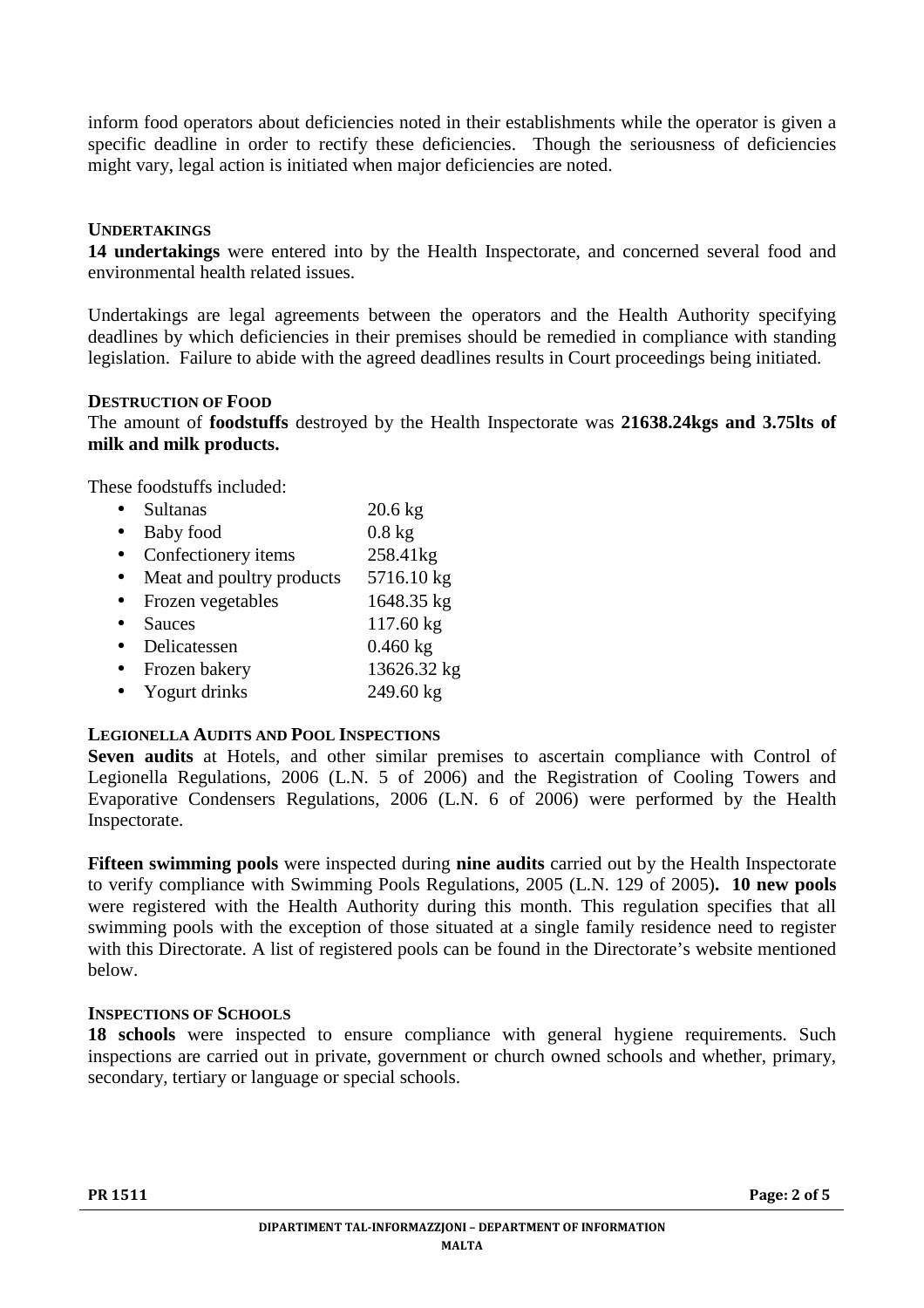#### **ABATEMENT NOTICES**

**6 abatement notices** were issued by the Health Inspectorate in terms of the Public Health Act in view of inspections and audits carried out in the previous days.

#### **CONSIGNMENTS**

**Thirty nine consignments** of food imported/traded into Malta were also inspected by Environmental Health Officers attached with the Port Health Services within this Directorate.

#### **CONSIGNMENTS DOCUMENTARY CHECKS**

**1871 requests for importation/trading of foodstuffs** and **2047 requests for importation of food supplements** were submitted to the Port Health Services as required by Trading Regulations of 2004 (Legal Notice 315 of 2004 which can be downloaded from http://www.justiceservices.gov.mt/DownloadDocument.aspx?app=lom&itemid=11120&l=1.

All traders of food including food contact materials and food supplements are reminded to notify the Port Health Services, 48hours in advance as explained in Press Release 1531 issued on 13<sup>th</sup> August, 2011 (URL: http://www.doi.gov.mt/EN/press\_releases/2011/08/pr1531.pdf ).

#### **PERSONAL IMPORTS**

**1032 personal consignments** were also screened by the Port Health Services, of which **3 were rejected**.

#### **SHIP SANITATION CERTIFICATES**

**Twenty-two** Ship Sanitation Certificates were issued by the Port Health Services. These inspections are carried out in terms of the International Health Regulations of 2005 and involve the assessment of the general hygienic conditions and control measures undertaken on ships. A Ship Sanitation Certificate needs to be renewed every 6 months at an authorised port; Malta being an authorised port.

# **APPLICATIONS AND CONSULTATIONS**

The Health Inspectorate received **177 requests to process applications** to operate food and nonfood business. Prospective operators who wish to open such businesses are obliged to apply for a permit with the Malta Environment and Planning Authority (MEPA) and then apply for the actual licence with the competent authority such as the Trade Licensing Unit or Malta Tourism Authority. At every stage, this Directorate is consulted in order to verify suitability of proposed premises.

# **CONTROL CARDS FOR NARCOTIC AND PSYCHOTROPIC SUBSTANCES**

**1122 control cards for narcotic and psychotropic substances** (430 males and 692 females) were issued by the Drug Control Unit, which is another unit falling under the Health Inspectorate Services. **167 of these cards** were **new applications.**

These cards are issued when a medical doctor deems that a person needs to be prescribed a psychotropic drug. An application form is filled in and handed over to the patient which is in turn submitted to the Drug Control Unit, Shop 12, City Gate, Valletta Tel; 21245490.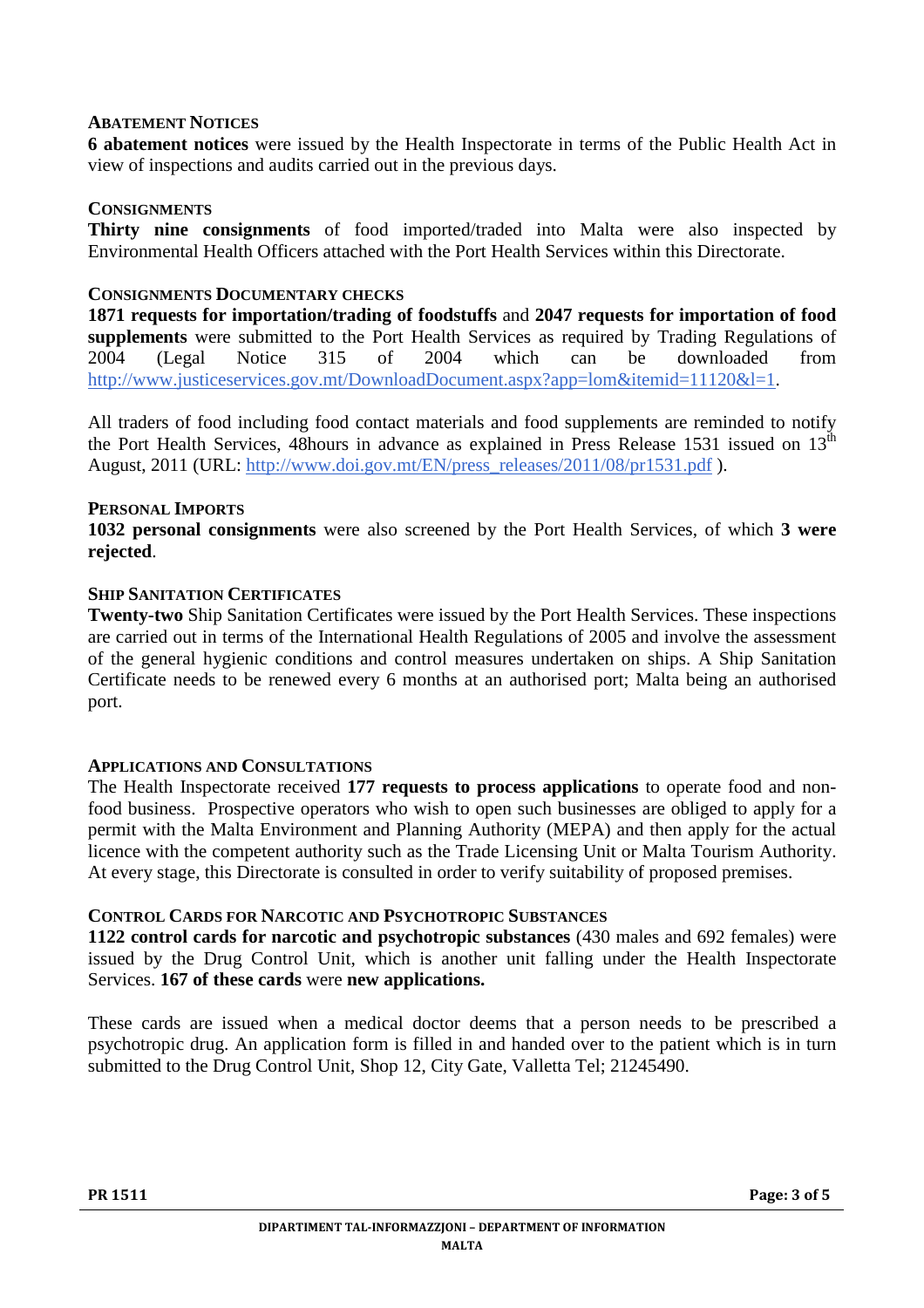# **ILLEGAL ADVERTISEMENTS**

**8 adverts** involving Tobacco products, including electronic cigarettes in breach of Tobacco (Smoking Control) Act were noticed on local internet sites and the respective advertisers and webmasters were instructed to remove such adverts - something which was actually complied with.

**One** advert of tattoo equipment was also noted to be in contravention of the Control of Tattooing Act.

#### **SAMPLES**

**456 samples** were elevated by the Health Inspectorate and submitted to the Public Health Laboratory for analysis and/or examination for several parameters.

#### **RECALLS**

**Two products were recalled** as follows:

- Press Release number 1208 issued on  $10^{th}$  June 2013 (URL: https://ehealth.gov.mt/download.aspx?id=9252
- Press Release number 1300 issued on  $20<sup>th</sup>$  June, 2013 (URL: https://ehealth.gov.mt/download.aspx?id=9265

#### **CONTRAVENTIONS**

**Six contraventions** were issued / processed by the Health Inspectorate, **one** of which was related to food safety issues:

• One person for allowing food to be in a risk of contamination.

**Five** were environmental health related:

- One person responsible for a hotel for not abiding with an undertaking;
- One person for smoking in a public place and one person for allowing such smoking;
- One person for keeping of drains in a bad state of repair:
- One person for keeping internal parts of house dirty and accumulations.

# **EMERGENCY CONTROL ORDERS**

**Two** emergency control orders were issued against operators.

# **EMERGENCY PROHIBITION ORDERS**

During last month, the following premise was closed down by the Health Authority.

• Sofra Pizza & Grill, Msida Seafront, Msida

Remedial action was taken by the operators and hence premise was allowed to reopen 3 days later.

#### **COMPLAINTS**

**612 complaints** were lodged with the Directorate which were categorised in one or more category, as follows:

#### o **Food related complaints**